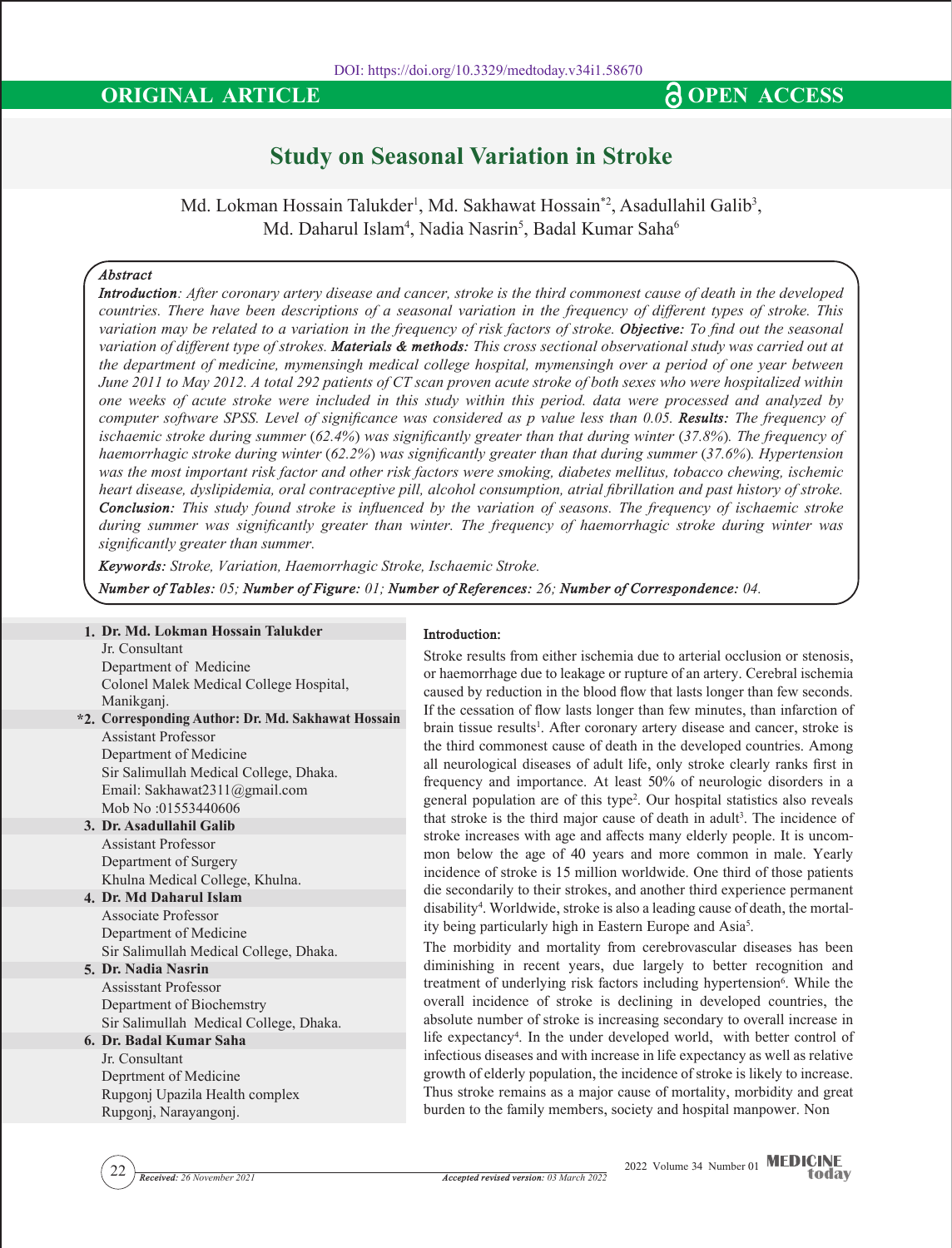modifiable risk factors of stroke include age, sex, family history, race & ethnicity. Modifiable risk factors are hypertension, diabetes mellitus, cardiac diseases (particularly atrial fibrillation), hyperlipidemia, smoking, transient ischemic attacks, asymptomatic carotid artery stenosis, alcohol abuse and physical inactivity7 . It is important to find out the etiological factors and to treat them adequately to prevent stroke.

Many studies have found a definite association between season and rate of stroke. Usually there was higher rate in colder months<sup>8</sup>. Christie (1981) found similar seasonal variation of stroke which was likely to be associated with average daily temperature9 . Pan, Li & Tsai.(1995) opined that observations made by other authors in western countries regarding correlation between temperature and stroke may not be similar in subtropical countries like Taiwan, where 95 percent of temperature lies between  $13^{\circ}$ -30 $^{\circ}$ C<sup>10</sup>. These observations may be rather more appropriate in tropical countries like Bangladesh. Owing to its geographical location, very hot and humid climate prevails throughout most of the year. There is significant difference of temperature between summer and winter. This marked temperature difference during summer and winter in our country may affect the haemorheological mechanisms and blood pressure which may contribute to the causation of different kinds of stroke. Due to socio economic conditions, a large percentage of population is exposed to extremes of temperature during summer and winter in Bangladesh. They are thus vulnerable to stroke. This variation in prevalence of different type of stroke may be related to a variation in the frequency of risk factors of stroke. So the study was planned to prospectively document the seasonal variation of stroke sub-types and to describe the seasonal variation in the frequency of risk factors among the stroke sub-types.

#### **Materials and Methods:**

This Cross sectional observational study was carried out at the Department of Medicine, Mymensingh Medical College Hospital, Mymensingh Over a period of one year between June 2011 to May 2012. A total 292 patients were taken by purposive way who were admitted in Medicine ward male or female. Patients were admitted in Medicine wards with acute (<7 days) development of focal or global disturbance of neurological function like hemi-paresis, monoparesis, dys-arthria, dysaphasia or impaired consciousness with or without previous history of stroke and who also had confirmed changes suggestive of stroke demonstrated by CT scan of brain. Patients admitted with features of stroke but who could not avail CT scan of brain or who died within 24 hours of hospitalization were excluded. Both descriptive and inferential statistics were used. Data were processed and analyzed by Computer software SPSS (Statistical Package for Social Science). Descriptive statistics were used for grouping and organizing of demographic variables and inferential (Chi-squire and Fisher exact Test) statistics were used to see the association between seasons and types of stroke Level of significance was considered as p value< 0.05.

#### **Results & Observations:**

This study intended to observe the seasonal variation in types of stroke and description of the common risk factors included a total of 292 stroke patients admitted during June 2011 to May 2012. CT scan was done to confirm the diagnosis of stroke and its types. The findings of the study obtained from data analysis are documented below:

The age category 70 years or more than 70 years and male patients were predominant in the both groups. Ischemic stroke was found higher in farmer, day labour and other professions and haemorrhagic stroke was higher in housewife, service holder and businessman. There were no significant difference between two groups ( $p > 0.05$ ) (Table I).

|         |  | Table-I: Comparison of demographic variables between |  |
|---------|--|------------------------------------------------------|--|
| groups. |  |                                                      |  |

| Demographic     | Group                    |                             |         |
|-----------------|--------------------------|-----------------------------|---------|
| variables       | Ischaemic<br>$(n = 158)$ | Haemorrhagic<br>$(n = 134)$ | P-value |
| Age (Years)#    |                          |                             |         |
| $<$ 40          | 11(7.0)                  | 9(6.7)                      |         |
| $40 - 50$       | 18(11.4)                 | 27(20.1)                    |         |
| $50 - 60$       | 33(20.9)                 | 17(12.7)                    | 0.163   |
| $60 - 70$       | 42(26.6)                 | 37(27.6)                    |         |
| $\geq 70$       | 54(34.2)                 | 44(32.8)                    |         |
| Sex#            |                          |                             |         |
| Male            | 103(65.2)                | 80(59.7)                    | 0.334   |
| Female          | 55(34.8)                 | 54(40.3)                    |         |
| Occupation#     |                          |                             |         |
| Housewife       | 55(34.8)                 | 54(40.3)                    |         |
| Farmer          | 57(36.1)                 | 46(34.3)                    |         |
| Service         | 10(6.3)                  | 11(8.2)                     |         |
| <b>Business</b> | 14(8.9)                  | 12(9.0)                     | 0.614   |
| Day labour      | 1(0.6)                   | 0 <sup>0</sup>              |         |
| Others          | 21(13.3)                 | 11(8.2)                     |         |

# Data were analyzed using **Chi-square Test.** 

Regarding seasons of occurrence of stroke observed that 194  $(66%)$  of the patients presented in summer (March – November) and 98(34%) in winter season (December – February). Total ischemic stroke was 158 (54.1%) and total haemorrhagic stroke was 134 (45.9%) (Table II).

**Table-II: Distribution of subjects by Season of occurrence and types of stroke (n = 292).**

| Seasons | <b>Total Stroke</b> | Ischemic Stroke | Haemorrhagic Stroke |
|---------|---------------------|-----------------|---------------------|
| Summer  | $194(66\%)$         | $121(62.4\%)$   | 73 (37.6%)          |
| Winter  | 98 (34%)            | $37(37.8\%)$    | $61(62.2\%)$        |
| Total   | 292                 | 158 (54.1%)     | $134(45.9\%)$       |

The association between type of stroke and seasons depicts that ischaemic stroke was observed to be significantly higher in summer season (62.4%) than that in winter season (37.8%) (P< 0.001). Similarly haemorrhagic stroke was significantly higher (62.2%) in winter season than that of summer season (37.6%)( Table III).

**Table-III: Frequency of ischaemic and haemorrhagic stroke during summer and winter.**

|                | Season                |                      |         |  |
|----------------|-----------------------|----------------------|---------|--|
| Type of stroke | Summer<br>$(n = 194)$ | Winter<br>$(n = 98)$ | P-value |  |
| Ischaemic      | 121(62.4)             | 37(37.8)             | < 0.001 |  |
| Haemorrhagic   | 73(37.6)              | 61(62.2)             |         |  |

**# Chi-square (2) Test** was employed to analyze the data (Chi-square (2) value = 15.9, df = 1)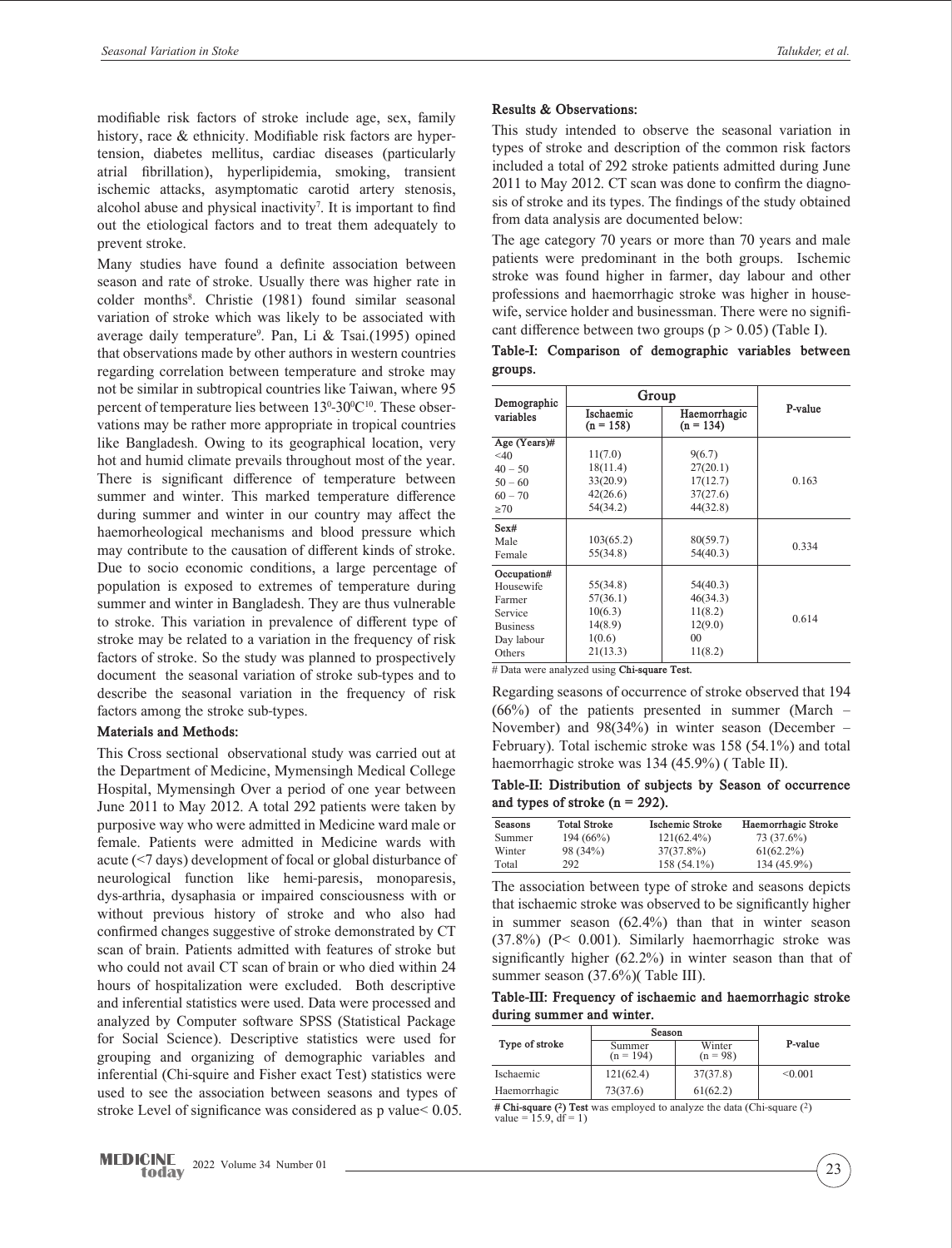

**Fig. 1: Distribution of patients by family history (n = 292).** About 20% of patients had family history of stroke, 41.8% hypertension, 5.8% ischaemic heart disease (IHD) and 12.3% diabetes (Figure 1).

Comparison of risk factors between ischemic and haemorrhagic group depicts that all the risk factors except hypertension were homogeneously distributed between two groups. Majority (84.3%) of the patients in haemorrhagic group had hypertension compared to ischemic group  $(51.3\%)$  (p < 0.001)( Table IV).

**Table-IV: Comparison of risk factors between ischaemic and haemorragic stroke.**

|                     | Group                   |                             |         |  |
|---------------------|-------------------------|-----------------------------|---------|--|
| <b>Risk factors</b> | Ischemic<br>$(n = 158)$ | Haemorrhagic<br>$(n = 134)$ | P-value |  |
| Hypertension#       | 81(51.3)                | 113(84.3)                   | < 0.001 |  |
| Smoking#            | 50(31.6)                | 38(28.4)                    | 0.163   |  |
| $Alcohol*$          | 2(1.3)                  | 2(1.5)                      | 0.625   |  |
| Tobacco chewing#    | 22(13.9)                | 17(12.7)                    | 0.757   |  |
| Oral contraceptive# | 11(7.0)                 | 11(8.2)                     | 0.687   |  |
| Diabetes#           | 26(16.5)                | 13(9.7)                     | 0.091   |  |
| $IHD^*$             | 2(1.3)                  | 1(0.7)                      | 0.562   |  |
| $AF*$               | 5(3.2)                  | 1(0.7)                      | 0.150   |  |
| Past H/O stroke*    | 3(1.9)                  | 1(0.7)                      | 0.375   |  |

# Data were analyzed using **Chi-square Test.** \* **Fisher Exact Test** was done to analyze the Data

The risk factors like hypertension, smoking habit, alcohol, oral contraceptive, AF and past history of stroke were homogeneously distributed between summer and winter seasons (67.5% vs. 64.3%,  $p = 0.580$ ; 32.5% vs. 25.5%, p  $= 0.221$ ; 1% vs. 2%, p = 0.483; 7.2% vs. 8.2%, p = 0.772; 1% vs. 4.1%,  $p = 0.083$  and 1.5% vs. 1%,  $p = 0.715$  respectively). However, habit of tobacco chewing, diabetes and ischemic heart disease (IHD) were statistically significant between summer and winter seasons  $(5.7\% \text{ vs. } 28.6\%, \text{ p}$ 0.001; 16% vs. 8.2%,  $p = 0.044$  and 0% vs. 3.1%,  $p = 0.014$ respectively) (Table V).

**Table-V: Comparison of risk factors between summer and winter.**

|                     | Season                |                      |         |
|---------------------|-----------------------|----------------------|---------|
| Risk factors        | Summer<br>$(n = 194)$ | Winter<br>$(n = 98)$ | P-value |
| Hypertension#       | 131(67.5)             | 63(64.3)             | 0.580   |
| Smoking#            | 63(32.5)              | 25(25.5)             | 0.221   |
| $Alcohol*$          | 2(1.0)                | 2(2.0)               | 0.483   |
| Tobacco chewing#    | 11(5.7)               | 28(28.6)             | < 0.001 |
| Oral contraceptive# | 14(7.2)               | 8(8.2)               | 0.772   |
| Diabetes#           | 31(16.0)              | 8(8.2)               | 0.044   |
| $IHD*$              | 0 <sup>0</sup>        | 3(3.1)               | 0.014   |
| $AF*$               | 2(1.0)                | 4(4.1)               | 0.083   |
| Past H/O stroke     | 3(1.5)                | 1(1.0)               | 0.715   |

# Data were analyzed using **Chi-square Test.** \* **Fisher Exact Test** was done to analyze the Data

#### **Discussion:**

This Hospital based descriptive cross sectional study found that the frequency of ischaemic stroke during summer was significantly greater than that during winter. The frequency of haemorrhagic stroke during winter was significantly greater than that during summer. Hypertension was the most important risk factor for both type of stroke and other risk factors were smoking, diabetes mellitus, tobacco chewing, ischemic heart disease, dyslipidemia, oral contraceptive pill, alcohol consumption, atrial fibrillation and past history of stroke. The prevalence of common risk factors of stroke were homogenously distributed between two seasons and between the two sub-type of stroke except hypertension which was significantly higher in haemorrhagic stroke patients.

Masood, Maqsood & Qadri (2006) demonstrated a higher number of stroke patients in summer (April to September) than that in winter (October to March) bearing consistency with findings of the present study<sup>11</sup>. The seasonal variation of ischaemic and haemorrhagic stroke of the present study is in conformity with that of Rothwell et al. (1996) who found increased incidence of ischaemic stroke in summer and increased incidence of ICH in winter<sup>12</sup>. Pan, Li & Tsai (1995) found that the risk of cerebral infarction at  $32^{\circ}$ C was 66 percent higher than the risk of at  $27.29^{\circ}C^{10}$ .

Sang-Pil Yun et al. (2008) in a study showed mean age of the patients to be  $63.5 \pm 11.3$  years which was similar to the present study<sup>13</sup>. Anwarullah et al. (1993) found that 34% patients in the sixth decade and 27 percent in the seventh decade, with and age range of 26-84 years<sup>14</sup>. Sarker et al. (1993) observed highest percentage (37.5%) of patients in the sixth decade. The higher percentage above seventh decade in this study may be due to increase in life expectancy over the last decade<sup>15</sup>. Demographic variables were identically distributed between ischemic and haemorrhagic groups in our study.

In a study Sang-Pil Yun et al. (2008) reported that hypertension was the most common (50%) among the risk factors of stroke followed by diabetes (27.9%), IHD (5.3%), hyperlipidemia (3.5%), and AF  $(0.9\%)^{13}$ . Goldstein et al. (2006) also addressed that the stroke incidence is affected by risk factors such as hypertension, diabetes mellitus, cigarette smoking, and alcohol intake<sup>16</sup>. Anwarullah et al. (1993) found hypertension in 65% smoking in 44%, family history of stroke in 26%, diabetes mellitus in 21%, IHD in 27%, past history of stroke in 22%, rheumatic heart disease (RHD) with atrial fibrillation (AF) in 6%, lone AF in 2% and use of OCP in 2% cases<sup>14</sup>. Results were similar with those of the present study. Hypertension accelerates atherogenesis in cerebral arteries. Longstanding hypertension causes formation of small aneurysm (Bouchard's aneurysm) and aneurysm of circle of Willis. Hannan et al. (2001) reported that hypertension was significantly more associated with haemorrhagic stroke than with ischaemic stroke irrespective of season<sup>17</sup>. This is also in conformity with the statement of Liu and Chia (1991) and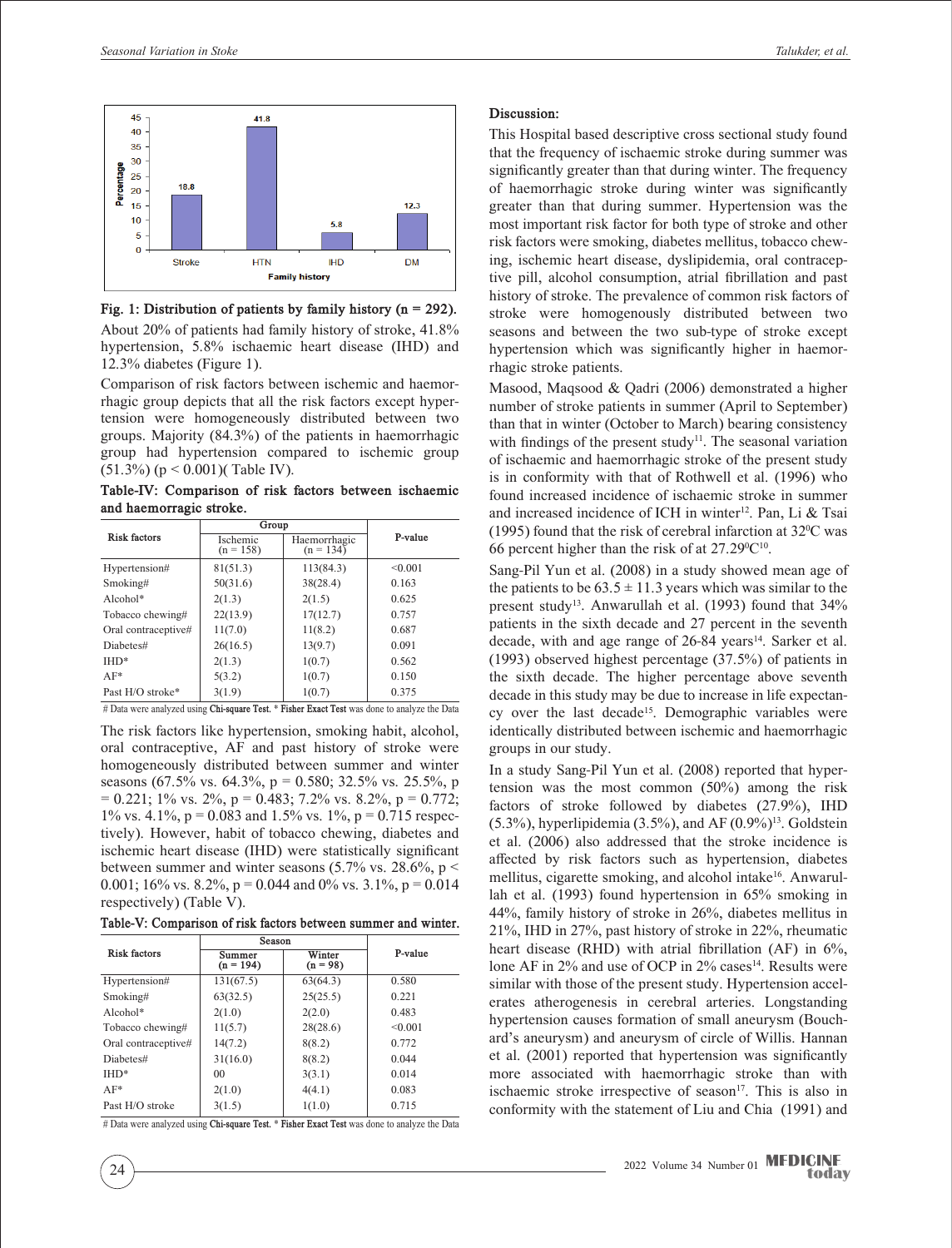Thrift (1996)  $18,19$ . This finding is also similar with that of present study.

Rozenthal et al. (1996) found smoking (53.6%), hypertension (43.4%), hyperlipidaemia (22%) and diabetes mellitus (21%) as main risk factors for stroke<sup>20</sup>. Liu & Chia (1991) found that cerebral thrombosis was significantly associated with hypertension, diabetes and smoking. Cerebral embolism was associated hypertension, atrial fibrillation and TIA. Cerebral haemorrhage was associated with hypertension only<sup>18</sup>.

In Bangladesh, where average life-expectancy is 67 years, age more than 60 years may be considered as increasing age. Thus, increasing age as risk factor was present in 60.7 percent cases in this study. Carrieri et al. (1994) showed that old age, high diastolic blood pressure and smoking had strong association with stroke. Smoking was the third commonest risk factor  $(30.1\%)$  in the present study<sup>21</sup>. Silvestrini et al. (1996) stated that there was failure in cerebrovascular regulation after smoking resulting in increased risk of cerebrovascular disease in current smokers. Smoking initiates atherosclerosis<sup>22</sup>. Graffagnino et al (1994) however, reported 47% of the patients with a family history stroke sharply contrasting to the findings of the present study<sup>23</sup>. Liao et al (1997) reported an increased risk of stroke among persons with positive family history of stroke is consistent with the expression of genetic susceptibility, a shared environment or both $24$ .

Javanovic (1996) found 77.34 percent ischemic stroke, 20.12 percent intra cerebral haemorrhage (ICH) and 2.54 percent subarachnoid haemorrhage (SAH)<sup>25</sup>. Yano et al. (1994) found 74 percent ischemic stroke, 20 percent ICH, 6 percent SAH and 2 percent unknown type26. The cause of increased haemorrhagic stroke in the present study may be explained by hypertension, which was the principal risk factor. On the other hand, stroke patients having severe sign symptoms and unconsciousness were mostly hospitalized in a tertiary level hospital. Severe sign symptoms and unconsciousness were mostly related to haemorragic stroke. Comparison of risk factors between summer and winter shows homogenous distribution of hypertension, smoking habit, alcohol, OCP, AF, past history of stroke but habit of tobacco chewing, diabetes mellitus and IHD were significantly different. There is no previous data to compare such difference of risk factors of stroke during summer and winter.

#### **Conclusion:**

The study demonstrated that the type of stroke is influenced by the variation of seasons. Hypertension was the main risk factor for stroke and other risk factors were smoking, diabetes mellitus, tobacco chewing, ischemic heart disease, dyslipidemia, oral contraceptive pill, alcohol consumption, atrial fibrillation and past history of stroke. Increasing age was also noted as s risk factor  $(60.7\% > 60$  years). Ischaemic stroke appears to be predominant during summer, whereas haemorrhagic stroke appears to be predominant during winter. Distribution of the risk factors

during summer and winter did not show significant difference. Also all the risk factors were homogeneously distributed between ischemic and haemorrhagic group except hypertension which was significantly higher in haemorrhagic stroke patients.

**Conflict of Interest:** None.

#### **Acknowledgement:**

We are thankful to study subjects for their active, sincere and voluntary participation.

#### **References:**

1.Fauci AS, Kasper DL, Longo DL, et al. Principals of Harrison's Internal Medicine. 17th edition. Mc-Graw Hill:Chicago, New York;2008.

2. Ropper AH & Brown RH. Adams and Victor's Principal of Neurology, 8th edition. MaGraw-Hill Companies; 2005:660-746.

3. Haque A & Mannan MA. Disease spectrum of neurology outpatient department, IPGMR, Dhaka. Bangladesh Journal of Neuroscience.1986; 2:5-8.

4. Mackay J & Mensah G. The atlas of heart disease and stroke.World Health Organization, Geneva; 2000.

5.Bradley WG, Daroff RB, Fenichel GM et al. Ischemic Cerebrovascular Disease, in Neurology in clinical practice. 5thedition. Butterworth-heineman, London; 2008: 1165-1224.

6. Ellekjaer H, Holmen J, Indredavik, B et al. Epidemiology of stroke in Innherreds, Norway, 1994 to 1996: incidence and 30-day case fatality rate. Stroke. 1997; 28: 2180-91.

https://doi.org/10.1161/01.STR.28.11.2180

PMid:9368561

7. Sacco RL, Benjamin EJ, Broderick JP, et al. Risk factors. Stroke. 1997;28:1507-1517.

https://doi.org/10.1161/01.STR.28.7.1507

PMid:9227708

8.Hindfelt B & Nilsson O. Brain infraction in young adults (with particular reference to pathogenesis). Acta Neural Scand. 1997; 55: 145-157.

https://doi.org/10.1111/j.1600-0404.1977.tb05635.x PMid:842286

9. Christie, D. Stroke in Melbourne: an epidemiological study. Stroke. 1981;12:467-469.

https://doi.org/10.1161/01.STR.12.4.467

PMid:7314168

10. Pan WH, Li LA & Tsai MJ. Temperature extremes and mortality from coronary artery disease and cerebral infraction in elderly Chinese. Lancet. 1995; 345:353-355.

https://doi.org/10.1016/S0140-6736(95)90341-0

11.Masood U, Maqsood MA & Qadri AA. Stroke: Seasonal Variation in Etiology. Professional Med. 2006;13(4): 680-6. https://doi.org/10.29309/TPMJ/2006.13.04.4951